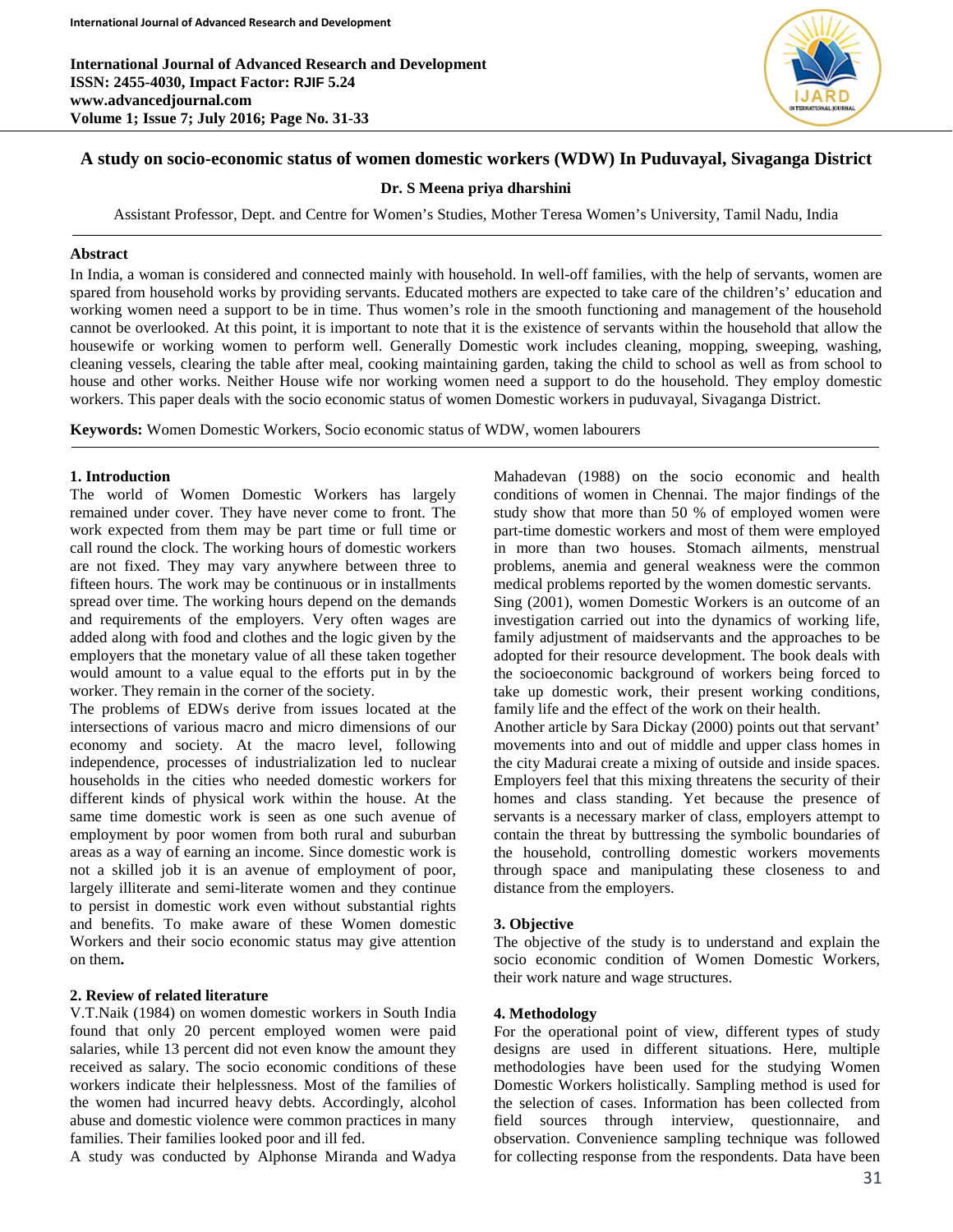collected, edited and classified under various heads with regard to find socio economic condition.

## **5. Area of the Study**

The study was undertaken in Puduvayal in Sivagangai District. There has been rapid population growth, migration and influx of labour from the neighboring villages like kalloor, mithravayal and sakkottai to puduvayal in Sivagangai district. Puduvayal is on the road towards further urbanization, but not yet completely urbanized. As a town, it is undergoing a stage-wise metamorphosis and fast transforming into a happening place

## **Sample Size**

Total number of respondents 50 residing in and around Puduvayal.

### **6. Findings of the study**

**i) Age**

| Age          | <b>Respondent</b> | percentage |
|--------------|-------------------|------------|
| Below 25     |                   | 24         |
| 26-35        |                   | 24         |
| $36-45$      |                   |            |
| 46-55        |                   |            |
| 56 and above |                   |            |

As regards the age of women domestic workers, 24% are in the age group of below 25 and 26-35, 30% of them belong to the age of 36-45, in 46-55 age groups there is only 10% and 56 and above age is 12 percentage. It is clear that the workers belong to a wide range as far as age groups are concerned. The minimum age is 15 and the maximum age is 59. The age of entry into the profession of domestic work is quite early. Young girls are most wanted for domestic work.

## **ii) Caste**

Women belonging to the general caste are just 2 percentages only. 82 percentage of women domestic workers belong to backward classes, rest of the 16% of domestic workers belong to scheduled castes.

### **iii) Religion**

Of the domestic workers, 68% of them are Hindus and 32% are Christians. There is no one belong to Muslim.

### **iv) Educational Status**

| <b>Education</b>        | <b>Respondent</b> | percentage |
|-------------------------|-------------------|------------|
| Uneducated              |                   |            |
| Primary                 |                   |            |
| Secondary               |                   |            |
| <b>Higher Secondary</b> |                   |            |

As regards the educational status of the workers, 56% of them are illiterate, 26% of them have primary education, 16% of them have secondary education and only 2% of the Women Domestic workers have higher secondary qualifications.

It is evident that illiteracy is highly prevalent among the domestic workers. Very few have received basic knowledge of alphabets and numbers. There is a correlation between illiteracy and the lack of opportunities for the socio economic mobility of the Women Domestic workers.

### **v) Marital stage**

As regards the marital status of the domestic workers 40% of them are unmarried, 34.5% are married 12.5% are widow, 3% are legally separated and rest of the 10% are separated but not legally separated. The separated Domestic workers legally and not legally had been separated by their husband's family. The workers are of the view that a wife is often deserted because she is not the husband's choice. Sometimes bride price or dowry can also be a cause of a girl being separated.

### **vi) Leave**

Another thing that all domestic workers need is some holidays every month. In the case of Women Domestic Workers, the concept of regular holidays does not exist. Many workers who were interviewed mentioned that there are no specific rules for leave.

| Leave available | <b>Respondent</b> | Percentage |
|-----------------|-------------------|------------|
| Лï              |                   |            |
| If needed       |                   |            |
| $2-4$ days      |                   |            |
|                 |                   |            |

What has emerged from the data is that if there is an understanding at the time of engagement of 2-4 days' leave, such leave is paid. Leave if needed also implies paid leave. At the same time, those who get leave if needed as well as those who have had no negotiation about leave at the time of engagement are open to rebuke, threats (of future cuts in wages)and actual retribution. The point to be noted here is that the leave is paid or unpaid according to the individual employers' inclination that is the problem when no right of the worker is recognized. For example, one Women Domestic Worker who works in three houses, may be allowed paid leave from one household in a time of trouble, but would be forced to come to work because the other two houses will not allow.

## **vii) Wages Received**

It is observed that 67% of Women Domestic Workers are part time workers and work more than 2 places. Remaining 33% of Women Domestic Workers work from morning to evening in a same place. The part time workers receive 2200-3600 per month. Other women Domestic workers get 2000-2800 per month. Apart from wages they get food for two times with coffee or tea. It is known that part-time workers often work in more than one household to supplement their income.

## **viii) Minimum wages Act: Awareness**

The awareness level of the domestic workers quite low. Lack of awareness as regards their rights is one of the chief causes of their socio economic condition. It is observed that 98.5% workers do not know or have not heard of the Minimum Wages Act and its clauses. Only 1.5% of the Women Domestic Workers say that they have heard of the Minimum Wages Act that has been passed by the government.

### **7. Summation**

Through this study, a picture of the lives and work of a small cross section of women Domestic Workers who come from various suburban areas to work in different households of